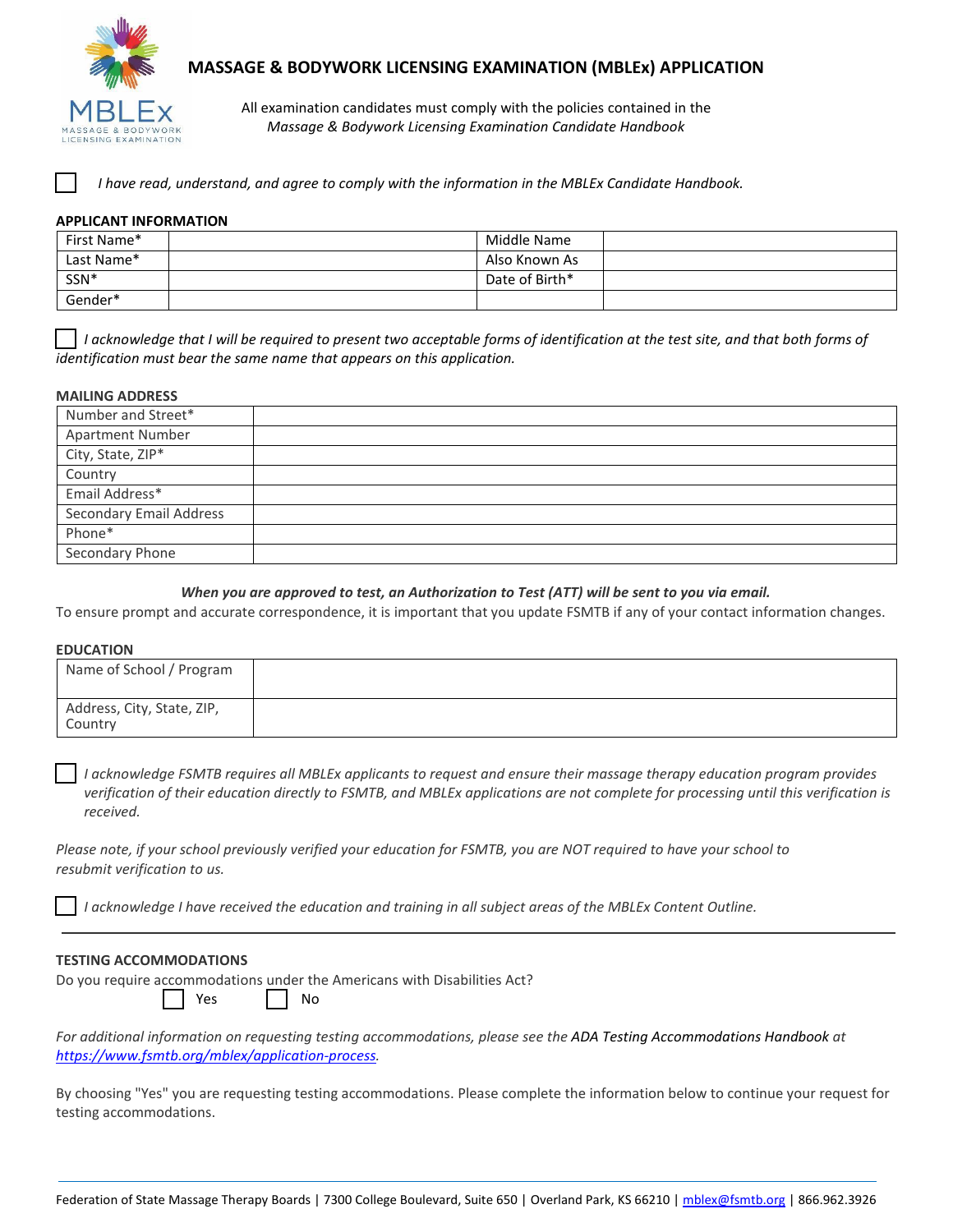Briefly describe the accommodations you are requesting:

**Requests for testing accommodations require the submission of supporting documentation from a qualified, appropriate professional; you can email it to [ada@fsmtb.org.](mailto:ada@fsmtb.org)** *Your testing accommodations request will not be complete and you will not be approved for accommodations until documentation from a qualified professional has been received.*

By continuing this application, I hereby affirm that I have read, understand and agree to all of the information provided in the ADA Testing Accommodations Handbook and on this application. If the information provided in support of this application is not sufficient, I authorize FSMTB to obtain additional information from the professionals and educational institutions who treated or evaluated my disability. Additionally, I authorize such professionals and educational institutions to provide the FSMTB with such clarification and/or further information as needed. The information obtained by this authorization will not be released or disclosed to any person or organization except the referenced parties and any other governmental agency that may be involved in acting upon my request for reasonable accommodations in connection with the massage therapy licensure process. I agree that this authorization shall be valid until cancelled or revoked in writing by me.

I understand that FSMTB reserves the right to make a final determination as to whether any requested accommodation is warranted and appropriate.

Under penalties of perjury, I declare that the foregoing statements and those in any required accompanying documents or statements are true. I understand that false information may be cause for denial of access to the MBLEx and other FSMTB programs and services, invalidation of examination result(s), denial of access to future examination(s), and notice of such actions to FSMTB membership.

I hereby certify that I personally completed this application and that I may be asked to verify the above information at any time.

*I acknowledge that I have read and agree to comply with the above statements.*

| <b>EXAMINATION LANGUAGE</b>                                |  |
|------------------------------------------------------------|--|
| I want to take the MBLEx in: $\Box$ English $\Box$ Spanish |  |

*Please note, if you test in English, you cannot retest in Spanish. If you test in Spanish, you may retest in English, with state permission, in order to meet regulatory requirements.*

### **REPORTING EXAMINATION RESULTS**

Please list the name of the state(s) that you would like your exam result sent to. Note that your MBLEx applications includes reporting your exam result to one state. For each additional state there is a \$40 fee.

NAME OF STATE(S)